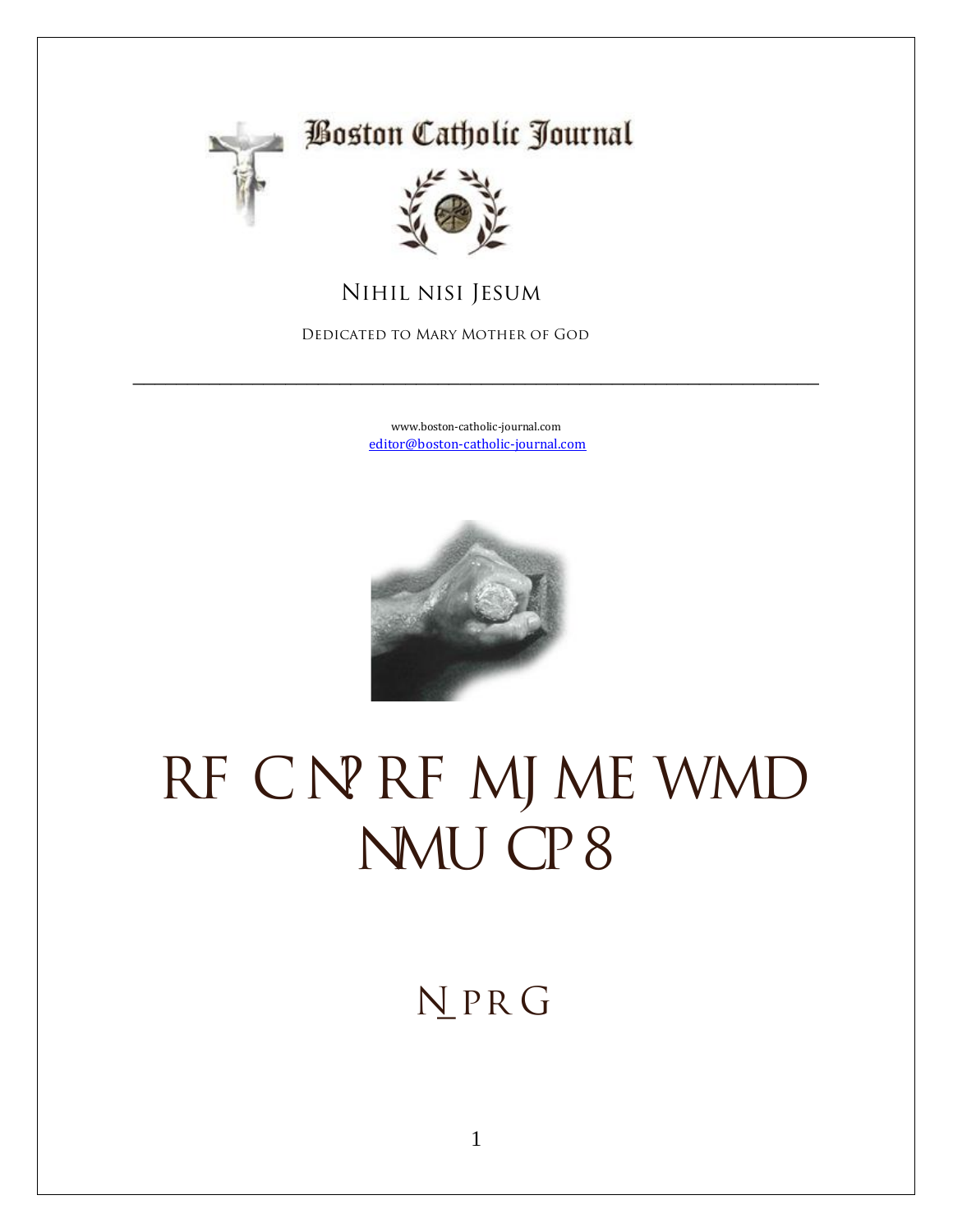# RF CRF CPB RCK NR? RGML MD AF P**GR**

 $-L$  B U F WU C MS E F R RM RP CK  $J$  C ...

"And the devil led him into a high mountain, and showed Him all the kingdoms of the world in a moment of time; And he said to Him: To Thee will I give all this power, and the glory of them; for to me they are delivered, and **to whom I will, I give them.**" (St. Luke 4.5-6)

**T<sup>o</sup> each of us**, in some manner, this passage should be construed as one of the most frightening in all Holy Scripture.

Everyone in any position of power, of authority, of dominion over the lives of others in any way, in any measure — especially within the Church — should tremble before these words. Read them once again, and reflect on them.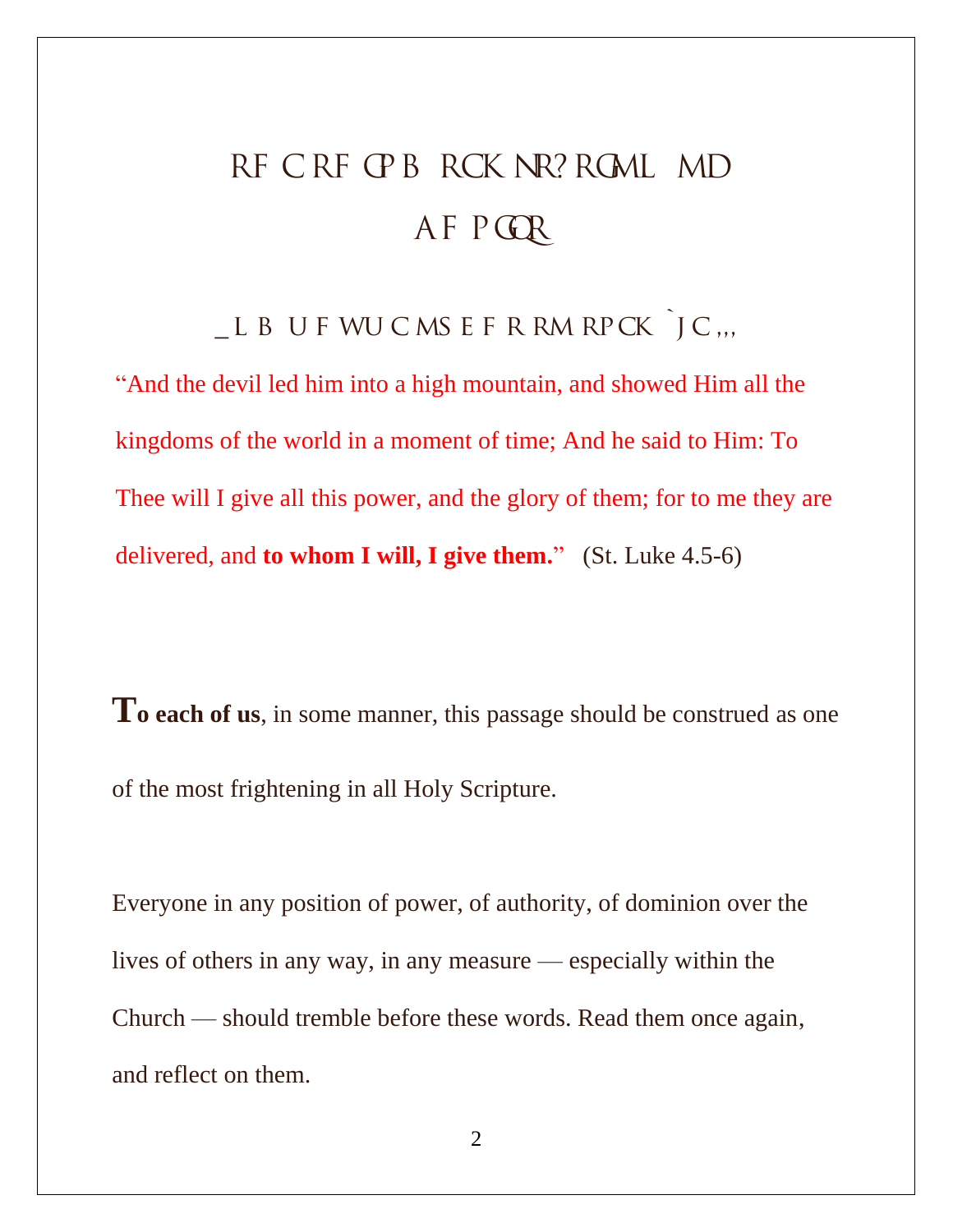Prelate or pastor; chairman or manager, senator or selectman … if you possess power — power over others which you can arbitrarily exercise to their detriment — you should be concerned, gravely concerned.

You presume to know from whom you received the power you possess. It is very likely that in truth, whoever you are or whatever your office, you do not really wish to know—as long as you possess. Power as possession and possession as power; each is signatory to the other, and both are the signature of power.

Do you doubt it? How prepared are you to relinquish your power, to cede even some portion of it to another? How prepared are you to become subject to another as others are now subject to you? If you fear this — why do you fear? From what likelihood of injustice do you flee? And if you would flee it as an evil, why do you now embrace it as a good?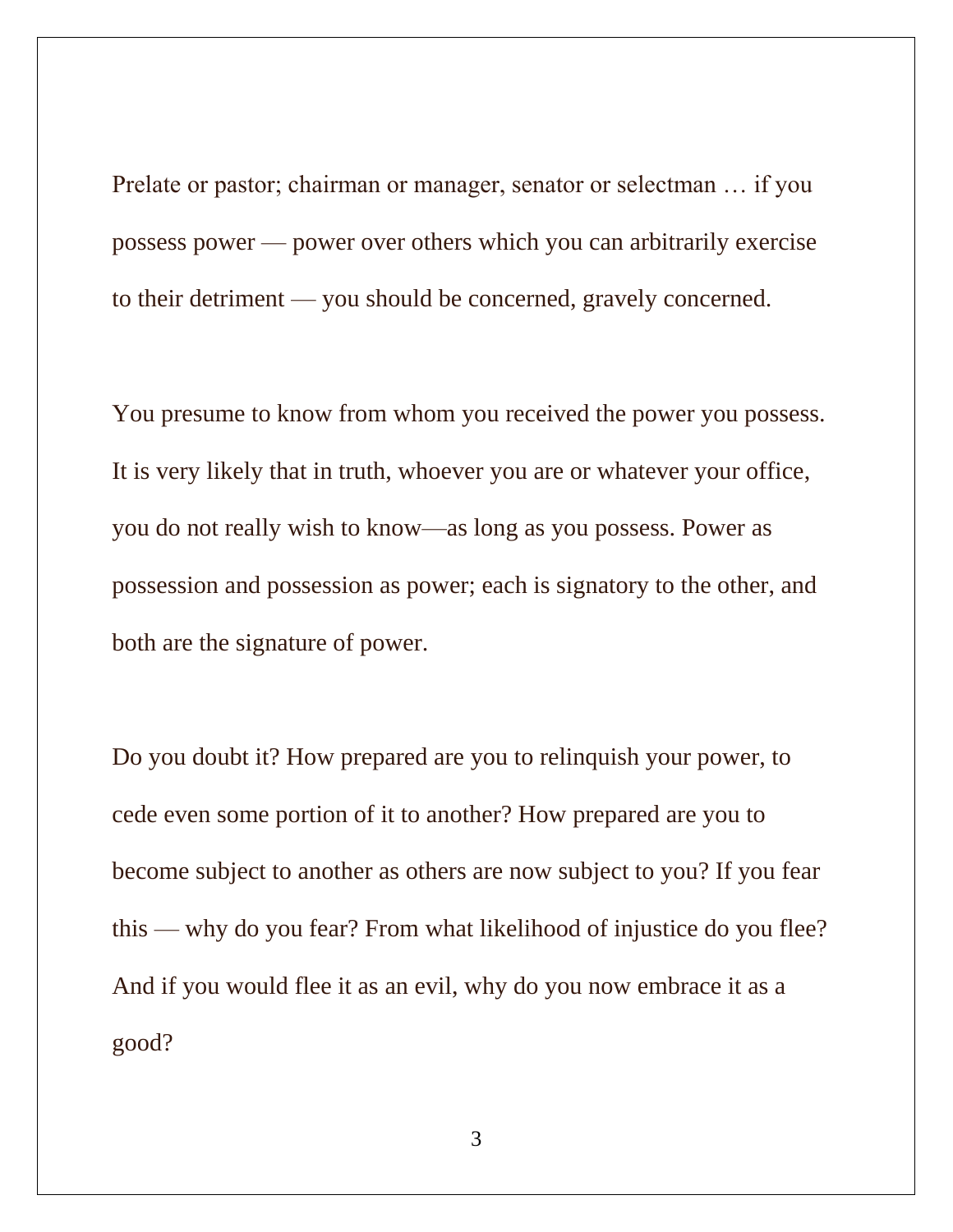In a word, why does the possession of power please you? Why do you esteem it a good — in fact so great a good that you are unwilling or reluctant to relinquish it? If you do not pause to dwell on that question, and to answer it honestly, then it is power that possesses *you* and not you that possess power. It is power as pathological, subjugating others but no longer susceptible to being subjugated itself. It is the will as recalcitrant to itself.

While able to exercise control over others, it does so in and through the inability to exercise control over itself. It is, in the end, incapable of dispossessing itself. The will and power become synonymous such that the act of willing itself becomes indistinguishable from the power that motivates it. The will retains its primacy, but no longer its autonomy. It is free to exercise power but it is no longer free to relinquish it. It is free to exact, but not to yield; to lay levy, but to pay no tribute, to dominate but not to submit. This is power as tyranny, uncurbed by reason, and were it possible, unrestrained. Its end is always itself and not the other, except inasmuch as the end of another redounds to its own end. In this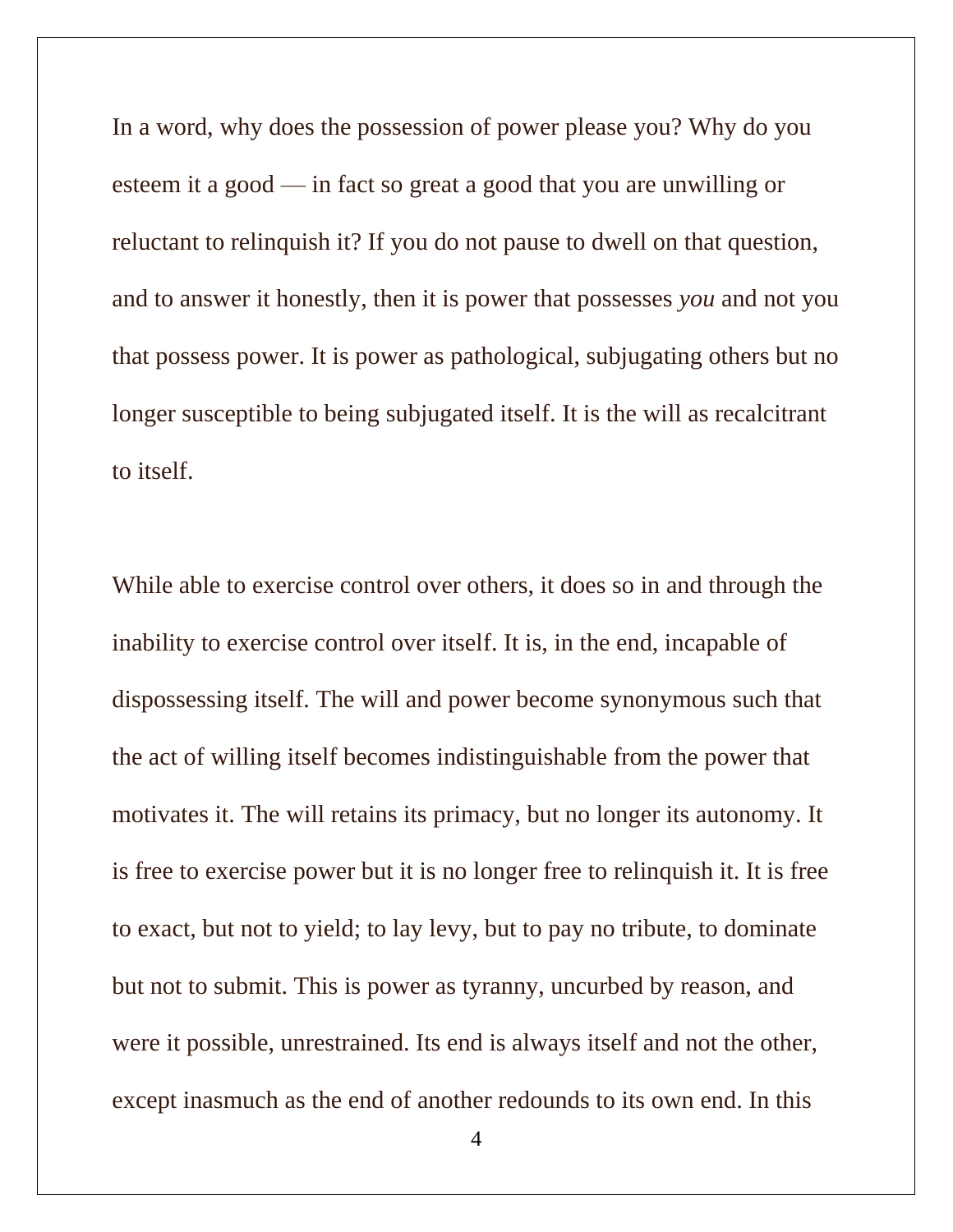sense, it is the apotheosis of the self, the self construed as a god.

If we have read Homer we find that the principal difference between the Homeric gods and men is nothing in the way of exemplary virtue (there is as much turpitude among the gods as among men), but a difference in the magnitude of power, in the exercise of power ... most often arbitrarily ... and almost always tragically.

Or perhaps you alone, among all men, are like unto God in goodness? Perhaps you are the servant who is greater than his Master? Are you? Are you greater than Christ, "Who being in the form of God… emptied Himself, taking the form of a servant"?<sup>1</sup> Jesus Christ Himself did not cling to power — but submitted Himself to it ... to Caiaphas, to Pilate, to the jeering mob, and in the end to those who drove the nails into His hands and feet.

You are without excuse. All the reasons that you invoke to cling to this euphoric caricature of power are so many pretensions and lies. One day,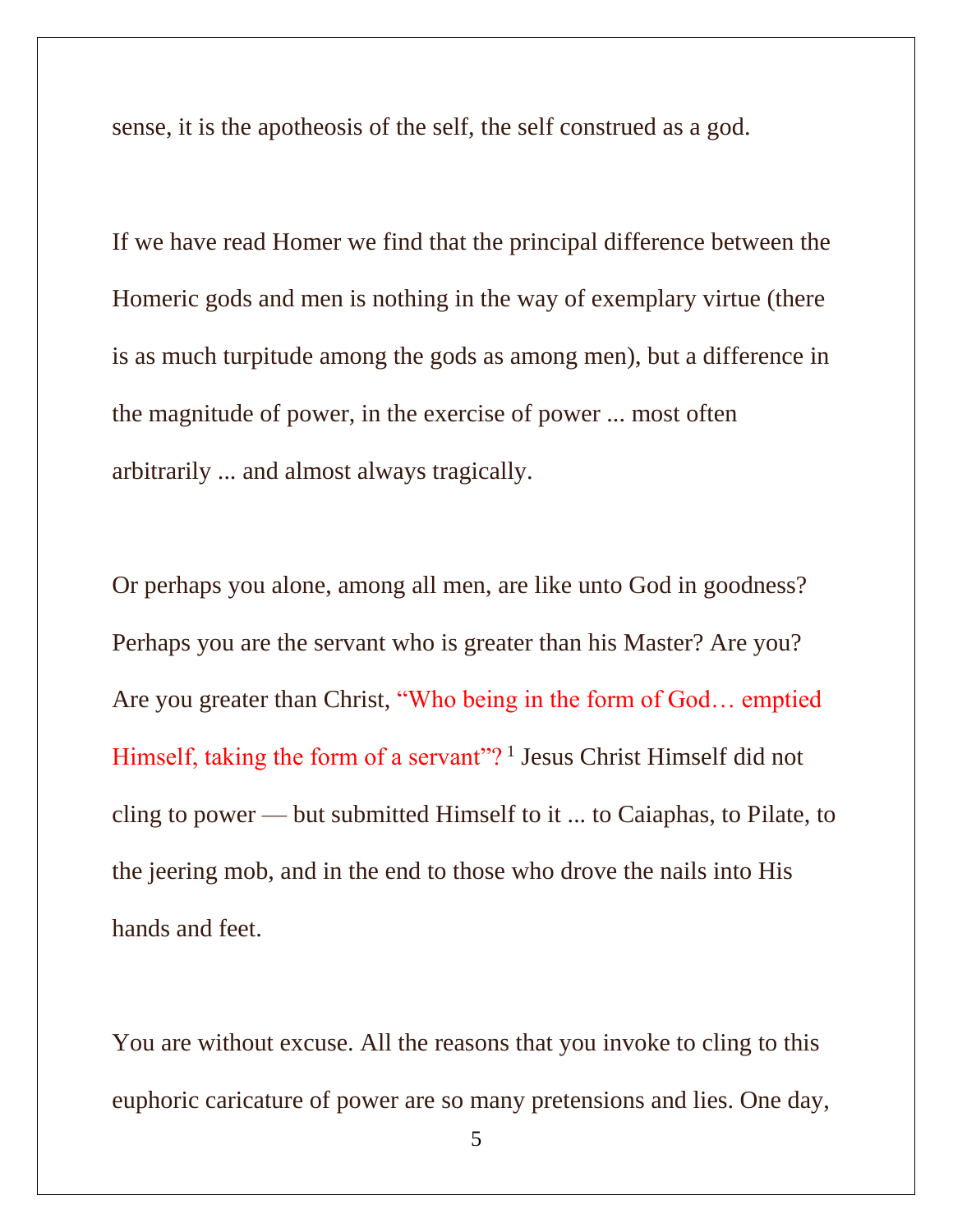and not a day of your choosing, that power will be taken from you and utterly cease … or pass to another. Pharaoh, Caesar, Emperor, King, Prelate — President, Chairman of the Board, Manager, Supervisor every stratum of power under which man bends … oppressed, subdued, exploited … has its end ... and it's accountability. Even if it is expunged from history, erased from living memory, it will stand in the dock before God and testify against you!

Before you take the seat of power, then, know the liability that you incur. As the magnitude of power escalates, so too the susceptibility to evil implicit within it, attendant to it, and with ever greater urgency you must ask yourself, from whom, truly, does this power derive — to what end, and at whose expense? If this question does not make you tremble, you can be sure from whom it comes ... for even the *just,* St. Paul tells us, work out their salvation in fear and trembling.<sup>2</sup>

But most especially, in our present article, *it is particularly apropos of those in the Church***.**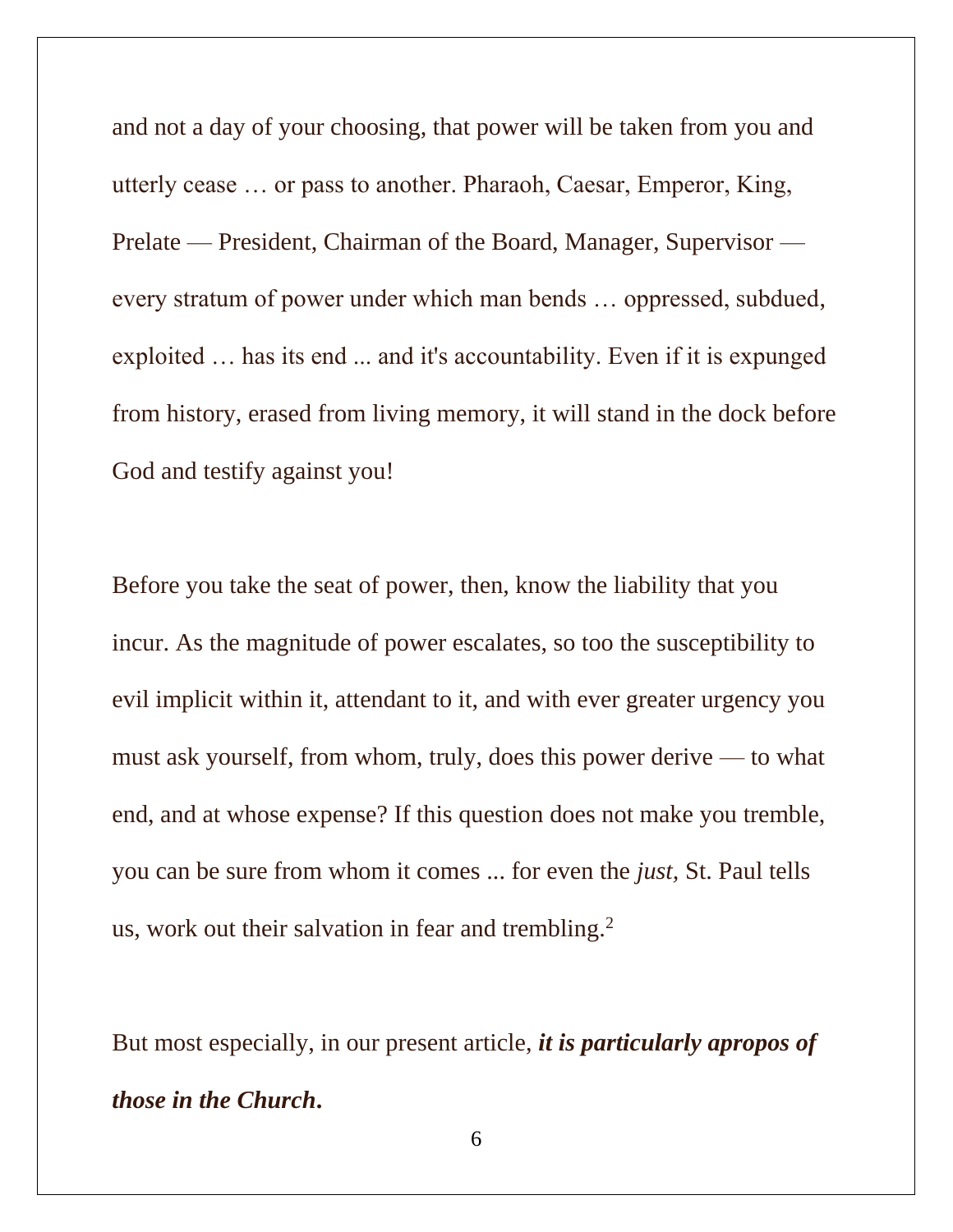"Why?" you ask.

Because, as it has been said, "*In the Church where the light is brightest, the shadows are darkest.*" It is the lamp set upon a hill. It is a light to the nations. It is the preeminent moral authority among Catholic Christians. Here, the grasping for power, the arbitrary exercise of power, the relishing of power, especially to the detriment of the powerless, is not simply utterly inconsistent with, but is an egregious defection from, Jesus Christ, Who emptied himself of power and came among us as one who serves. Yet even here, where the light prevails, the shadows linger, and the brighter the light the deeper the shadows. Here, encountering what is most noble, we also encounter what is base.

## **The Dark Provenance of Power**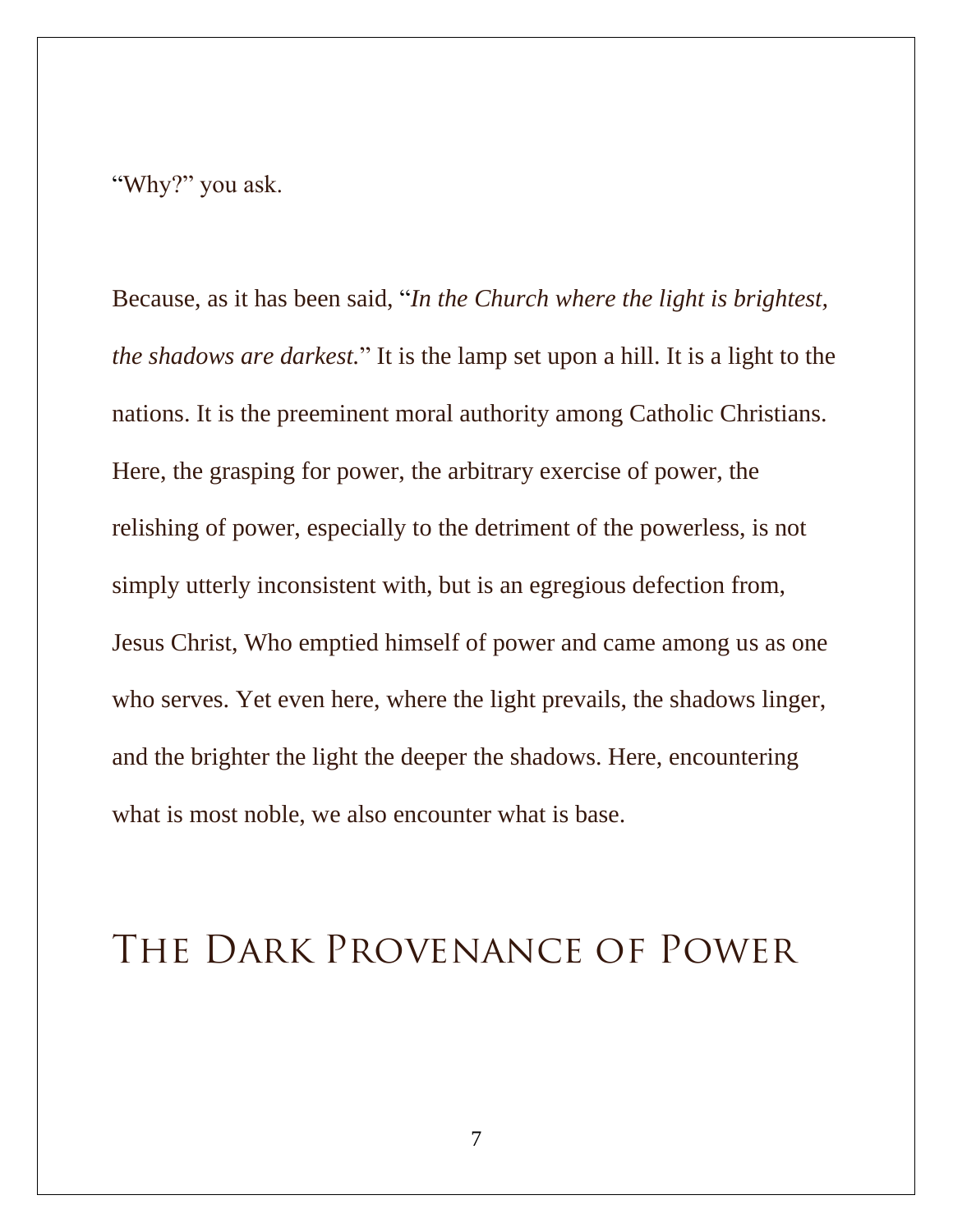"*And the devil led him into a high mountain, and showed Him all the kingdoms of the world in a moment of time; And he said to Him: To Thee will I give all this power, and the glory of them; for to me they are delivered, and to whom I will, I give them.*" (St. Luke 4.5-6)

Ponder that carefully. While the evil one is indeed "the father of lies"<sup>2</sup> … and we must be careful how we read this, I think that we can be fairly certain—especially in light of history, and in light of our own experiences with people who have exercised power over us, that the seat of power is at best a perilous perch indeed. It is a height that is commensurable to a depth.

We flatter ourselves than we have acquired power through our wit, our talent, our ability, our intelligence; in short, that we *merit* power. We *deserve* it. We have *earned* it. It is ours in justice as in recompense. This, of course, is a fiction. Another scenario is as likely: we convince ourselves that we have acquired this power through our cleverness. We have insinuated ourselves into power by manipulating people, currying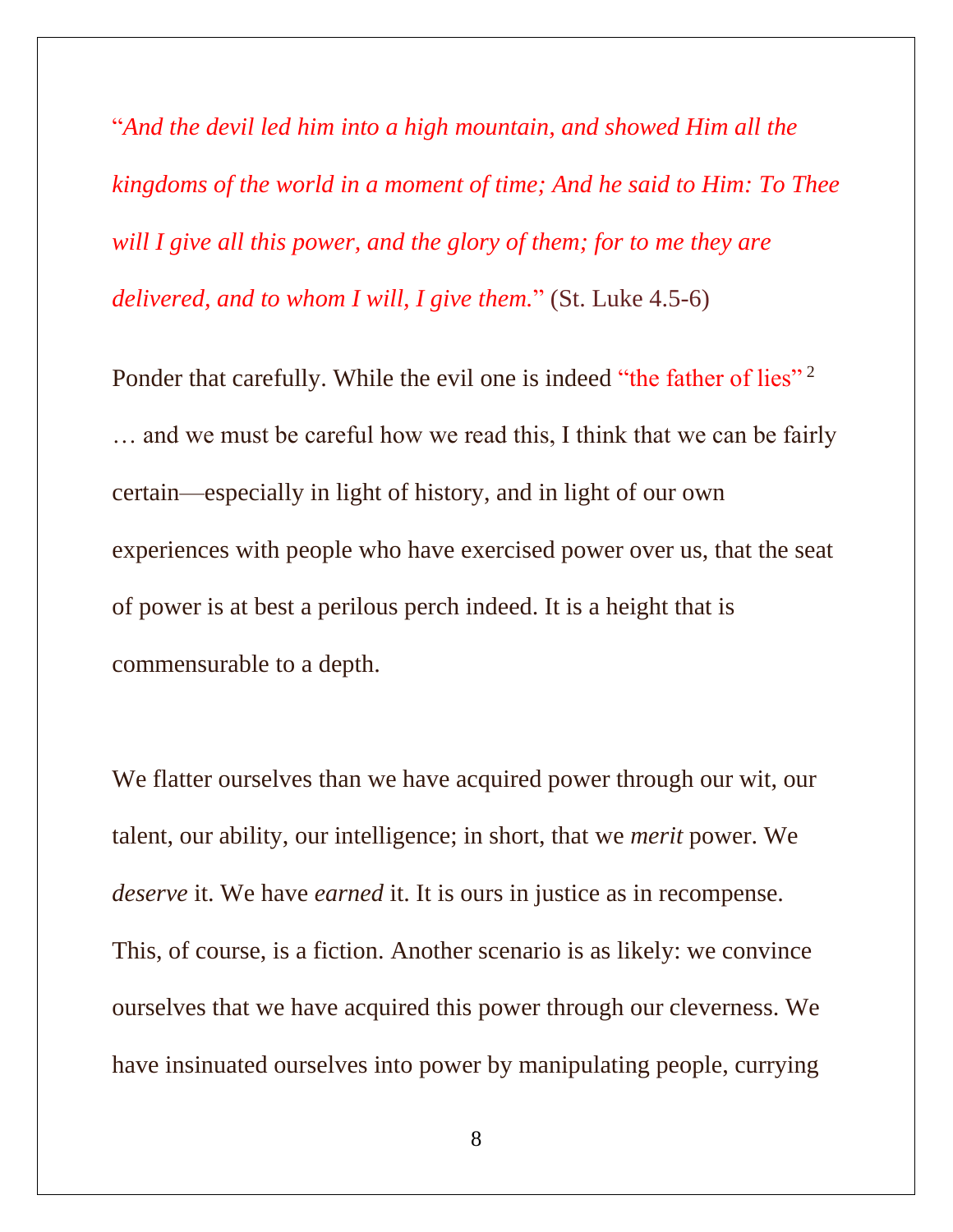some, crushing others, assiduously constructing a network of "connections" that will be the conduit to the pinnacle of power. We deceive.

In one sense we misunderstand power, politely abjuring it even as we lust for it. The reality, however, is that power — in our own lives, no less than in the life of the Church — can be either magnificently redemptive ... or, as we have more often seen, unimaginably destructive. It can lift up, or it can crush; preserve life or take it. It can feed and it can make famine. It can heal and it can maim. It can exonerate and it can crucify.

The ancient allurement to the unbridled, even the gratuitous expression of our own will against all that would curb it, against the reproach of justice, even against the reproval of reason itself ... is not merely an enticement; it is a frightful human liability; a liability of which satan is keenly aware, and equally adept at exploiting.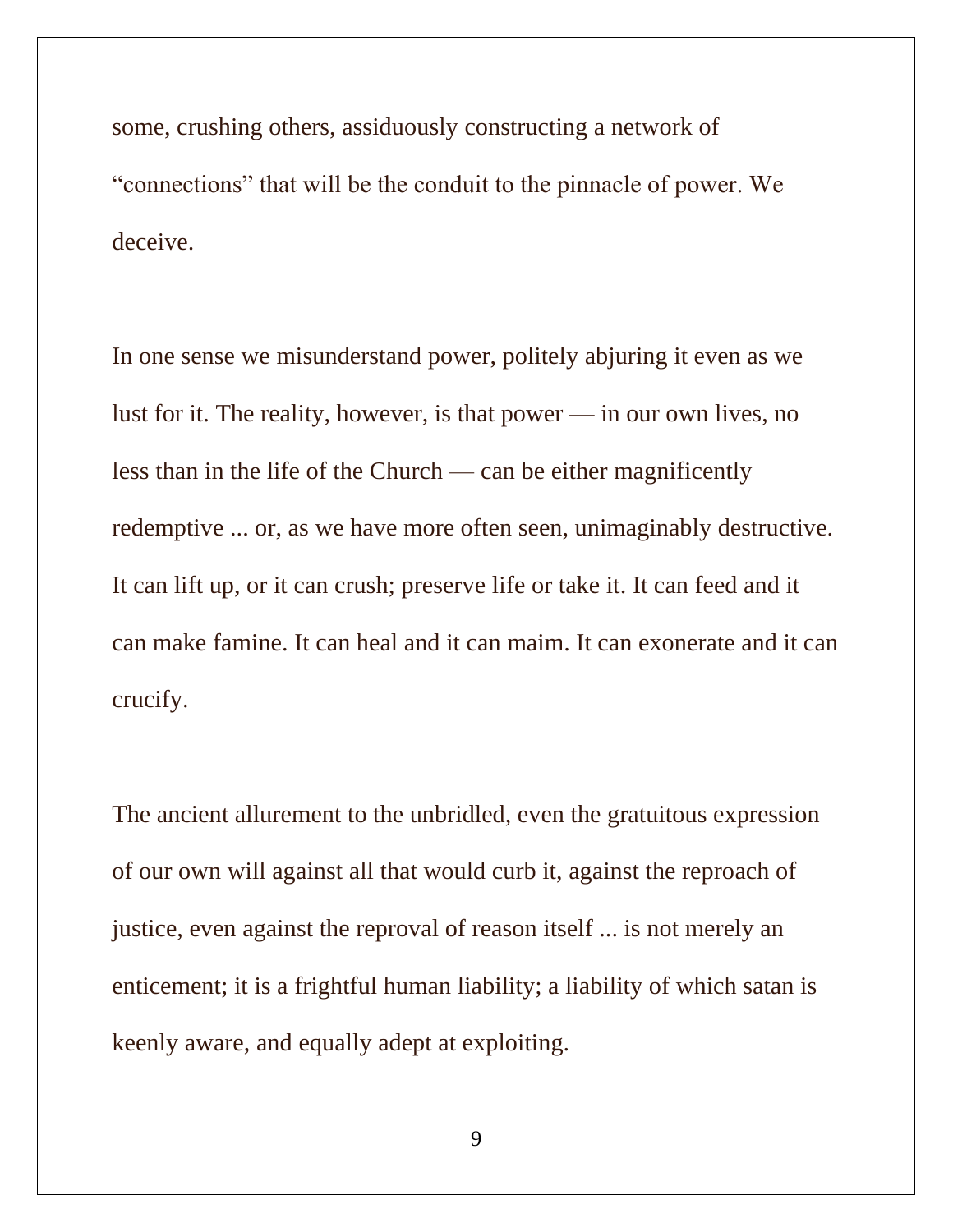Power becomes an asset in itself. When this occurs, our liability to it becomes fully exploited ... and the means to the exploitation of others. And this is to say that power is always *relational*. It asserts itself through possession and influence; it seeks and claims dominion, uncurbed selfexpression and unrestrained self-assertion. It boldly manifests itself not merely in the amassing of material goods, but most perniciously in the acquiring of ever escalating positions, titles, and offices which themselves escalate the power through which they were first acquired. Having become an asset ever increasing in value through escalation, power culminates in personality and power, in the personality that possesses the power, and in the power that possesses the personality.

At this point we confront *power as pathology*. Inextricable from the personality, it becomes the expression of the personality ... but ... because it is always and intrinsically *relational* ... the expression is always exercised to the spiritual, psychological, physical, or moral detriment of others. Power as pathology cannot be otherwise, cannot express itself otherwise, for it is preeminently the power to assert one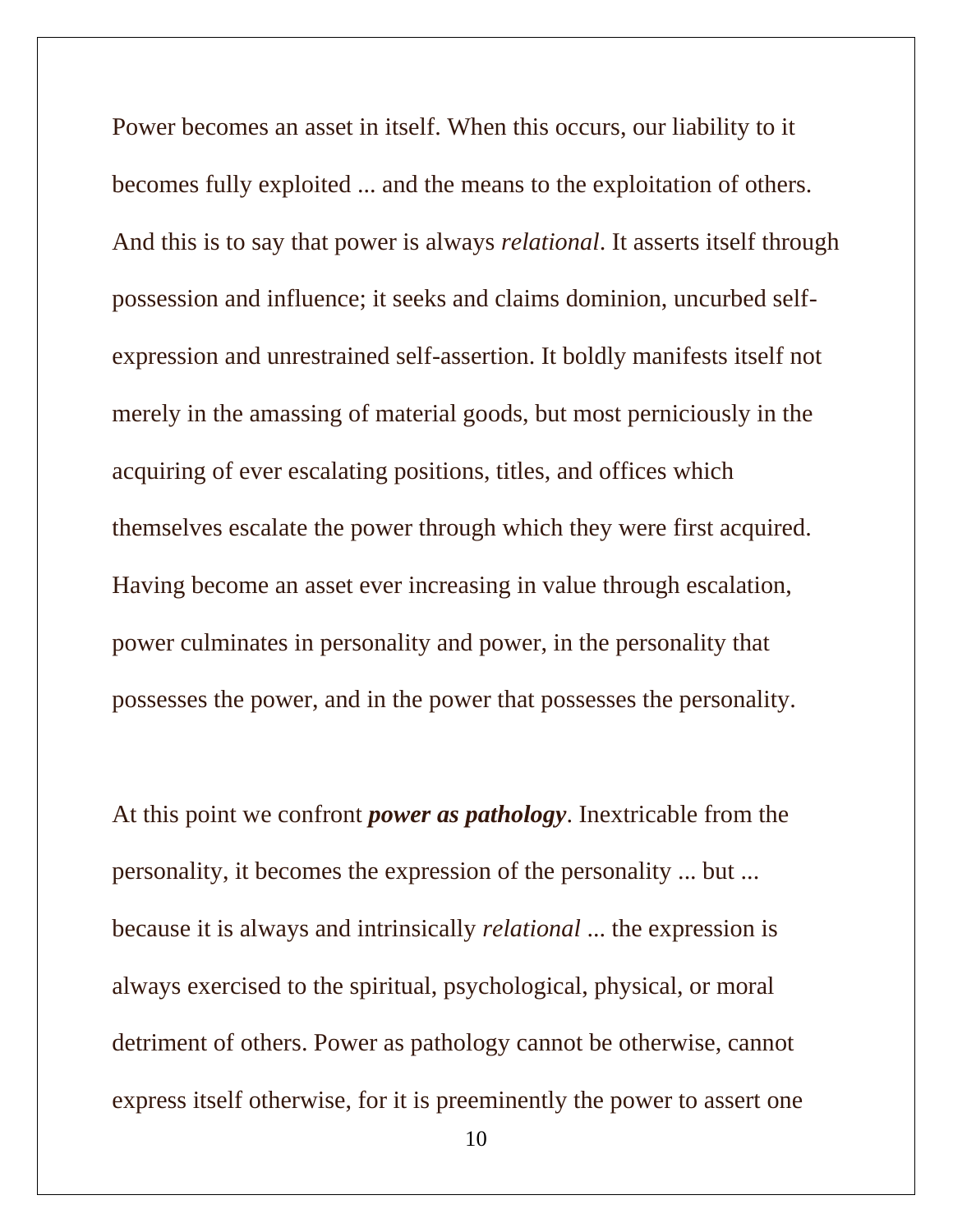will against the protest, and always the good, of another.

# THE SOLE ANTIDOTE TO THE **Pathogen of Power**

**B**ut there is another relational power, one that is, in all its effects, contrary to, even remedial of, the relational power of the unbridled will — and this is love. Power as love, as a munificent expression of the self to the benefit of others, rather than as a pathology expressive of the *self as acquisitive* to the detriment, the expropriation, of others, does not differ in its ability to exercise influence over others — it differs in its *perception* of others — as *ends in themselves* and not as *means to ends that converge on the self*. It perceives others not in terms of itself, and how it will benefit relative to others, but in terms of the other itself, *to the end of the other* — not the end of the self. In fact, this is what we understand by love, and how we differentiate love from selfishness. In a word, love gives, where selfishness acquires. The power to give and the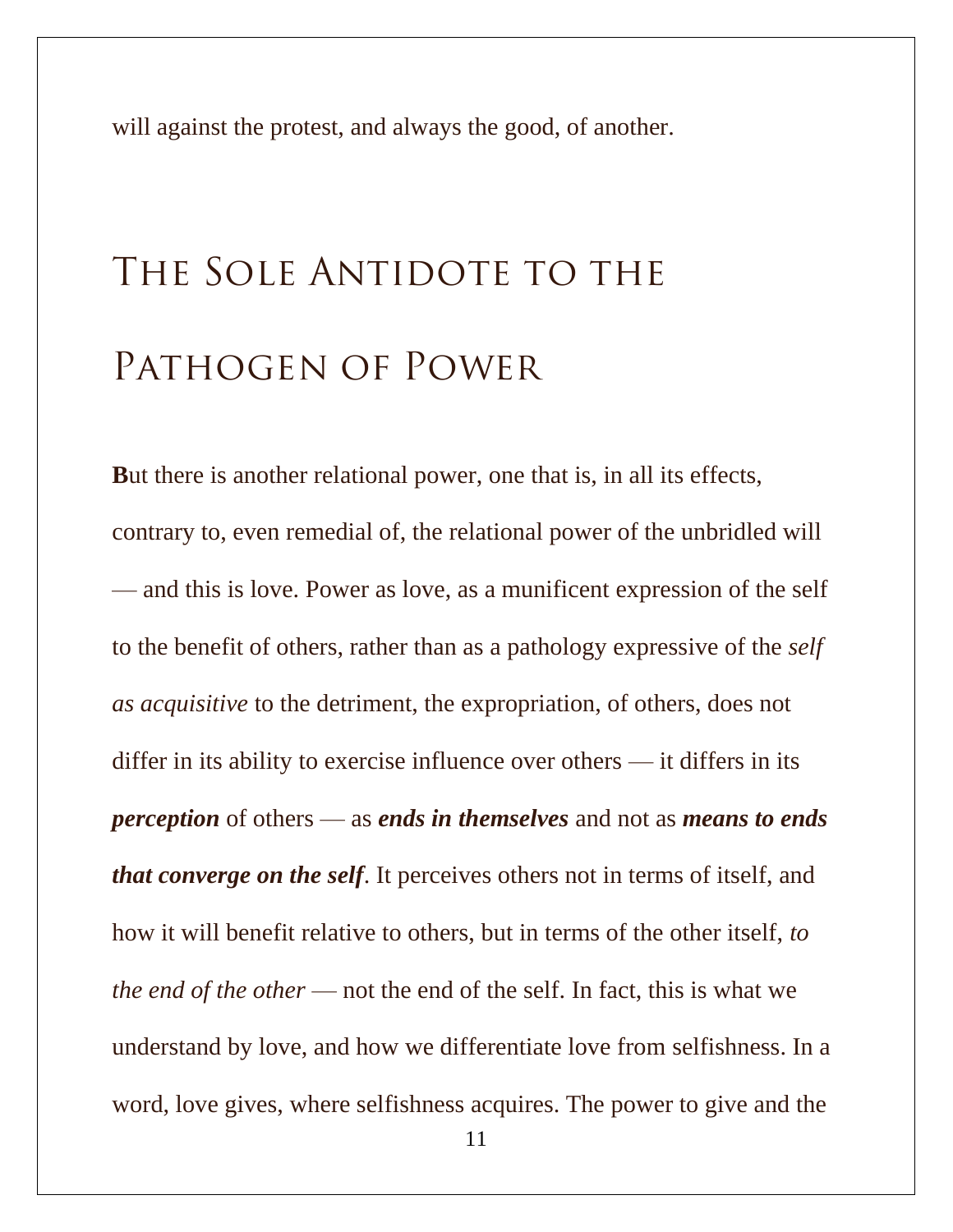power to acquire are quite distinct, and the means through which each are effected are diametrically opposite. Acquisitiveness deprives; love invests. God, St. James tells us, is "the Giver of every good thing"<sup>3</sup>.

It is the evil one, the predator who takes what is not his, who seeks to *acquire for himself*, ever plundering through "taking from", "depriving of", what in justice belongs to another, seeking to acquire that he may corrupt and destroy what he appropriates, that no good may reach fruition or attain to perfection.

How many parallels we find in our own lives — and, alas, for sorrow in the lives of many even within the Church ... from the great Dicasteries in Rome to the pettiest of parish councils ... how many have acquired and exercise — power precisely through relinquishing charity! Unable to reconcile the two, they inevitably opt for one by forfeiting the other. It is a rare man in whom power and charity equitably abide, in whom the exercise of power *derives from* the obligations of love. This mutuality we construe as the virtue of justice and we speak of such a man as a "just man", in whom power and charity reciprocate rather than conflict. Power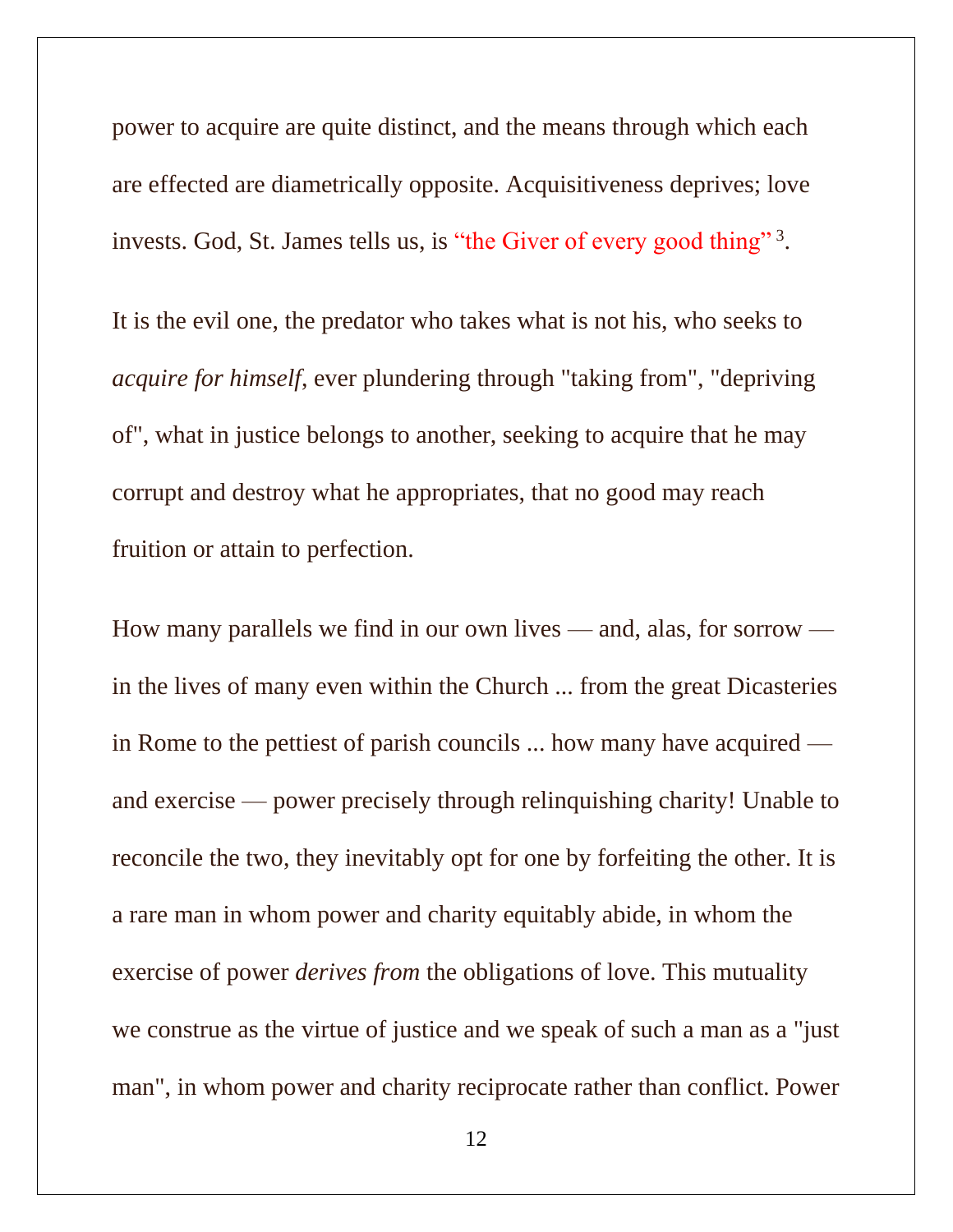is not diminished through the exercise of charity, and charity is not diminished through the exercise of power. In the just man we see a reflection of God, for power and charity are preeminently attributes of God, in Whom alone the perfection, and the perfect exercise of each, constitutes the Divine attribute of Justice.

Love does not coerce. Period. It does not diminish the other, deprive the other, depredate the other, reduce to abject poverty that it may appear more magnanimous still after it has lifted what it first crushed. Love is not a taking-from, it is a giving-to; it is not the imposition of the will as an extension of the self, it is the invitation to will the abundance of the other even to the dispossession of itself. It can only find, realize, authenticate its beneficence through benefiting *the other* — not itself. It is solicitous of, and ever in loving service toward the lesser — even the least.

The paradigm of perfect love — because the paradigm for all Christians is Christ — is found in the act of truly loving our enemies ... from whom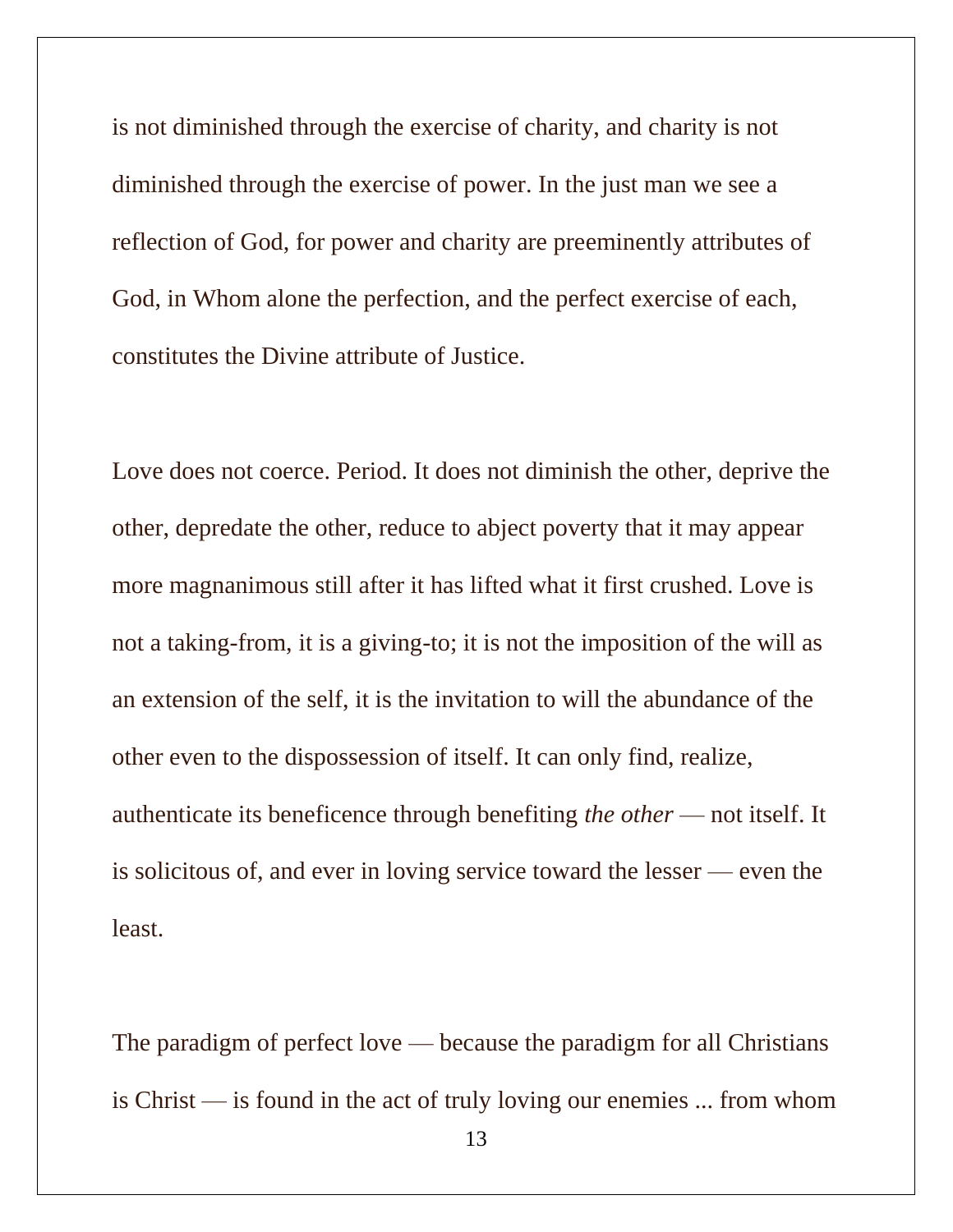we can hope, anticipate, no benefit, no return, nothing that would motivate us through self-interest. This is the possession of power — not over others, which is so easily achieved: it is power over *oneself*, over all our inclinations, our selfishness, our pride; paradoxically even over the inducement to power itself! In loving our enemies we bow down to no one but God — for we refuse to bow down to ourselves, in and through whom alone the perversion of power is possible.

### **The Pathogenesis of Power**

**B**ut whence this perverse ambition for power, so likely, so liable, to corrupt, and through its corruption, abuse? The lust for domination and the exercise of a sinful will, together with its attendant misuse of power, is a direct consequence of the Fall of Man in the Garden of Eden. Of itself, power is not evil. When that which motivates the exercise of power is love, it is a great good. When that which motivates the exercise of power is ambition, it is evil. Power becomes no longer the means, but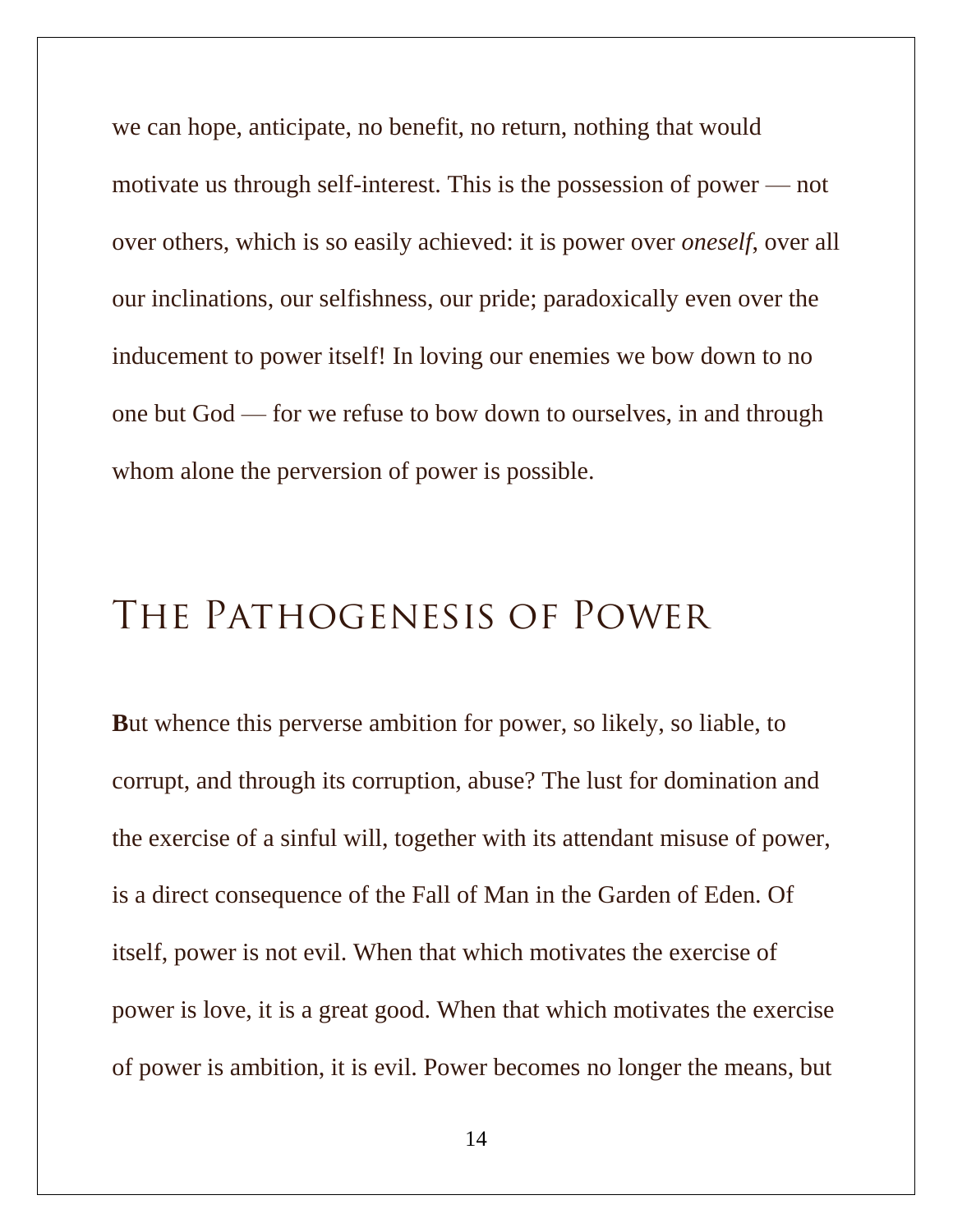the end. What is meant, given, to be expendable, becomes instead an asset in itself, an asset to preserve, and not spend, to augment, and not deplete. Love ceases to motivate power and is replaced by ambition. The self, and self-love, becomes the axis of the universe in place of God, the love of God, and the genuine love of others.

It is here that we most clearly see that satan as the perverter of power, the one who works to pervert the good, to plunder and then corrupt the good, making it subject to himself, perverting the power of service to God and man to an instrument of service to the self, to self-adulation as a parody of love, a parody that culminates in the introverted caricature of love which we know as pride.

Promised power and unfettered freedom, together with all the riches and esteem of this world, we are invited, seduced, by this illusory pledge of happiness understood in terms through which, ultimately, no happiness is possible. He promises what he cannot possibly deliver — and has *never* delivered!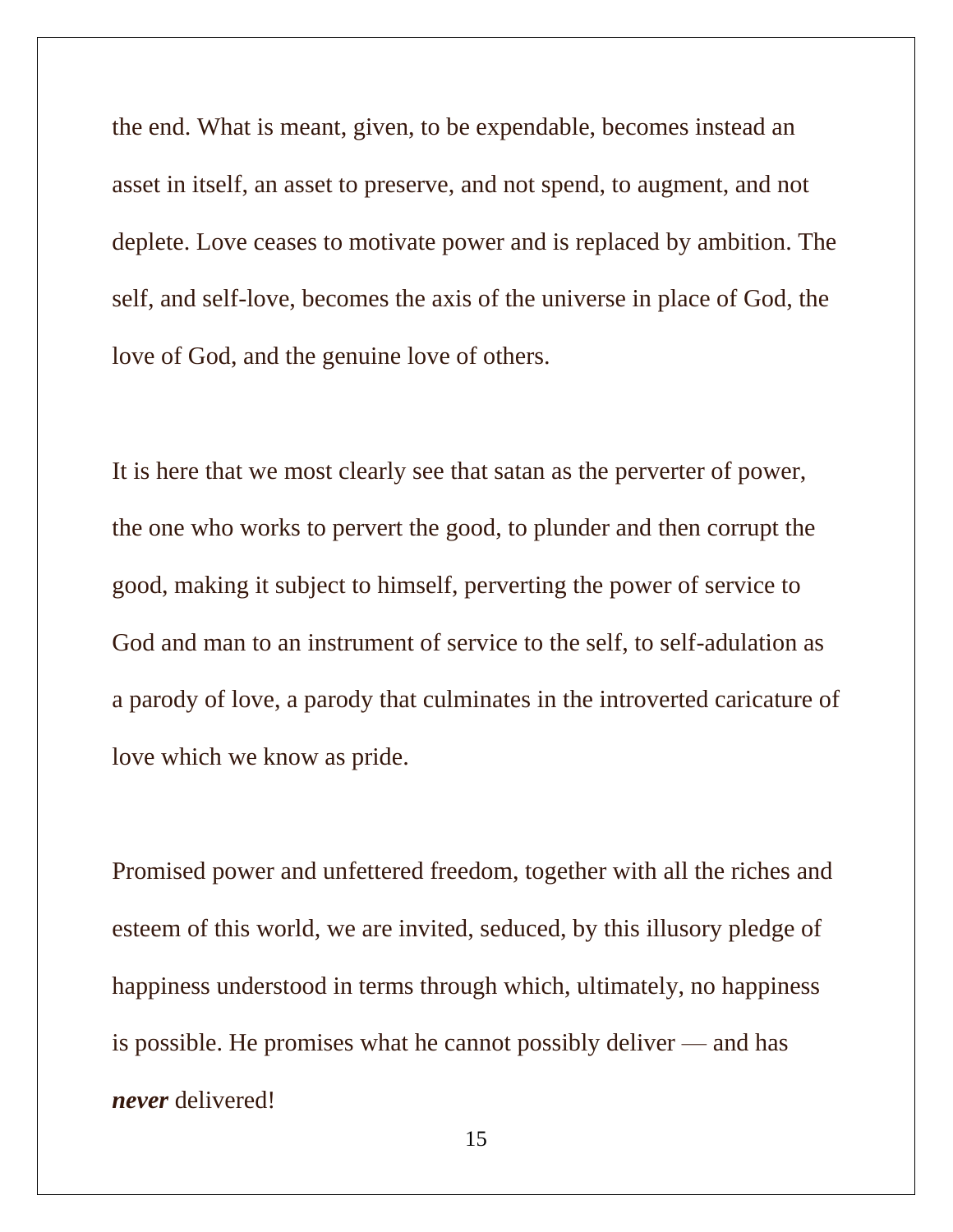No matter what satan may promise, he cannot give us happiness, for it is not his to give ... but as we have seen, power is! Beware! He would have us believe that power and happiness are reciprocal, even synonymous in effect, that the unfettered exercise of our will brings us the satisfaction, the utter felicity we long for. "If we have all we want, when we want it, and at whatever cost to whomever ... we shall be truly happy ...!"

Who, upon acquiring the desire of his heart in this world, material or sensual, has ever reposed in happiness? In an instant it passes to another, or ceases to be altogether. We have seen it. It is, after all, how we ourselves have acquired it, by the relinquishing of it by another to whom it no longer belongs nor brings happiness. Among the polities of man, none is greater, none more vast, more numerous, more populous than that in which, one and all, without exception, quietly and incessantly attests to this: *Necropolis* — the vast city of the dead whom we hedge with cypress and yew ... lest we *witness* what we would deny!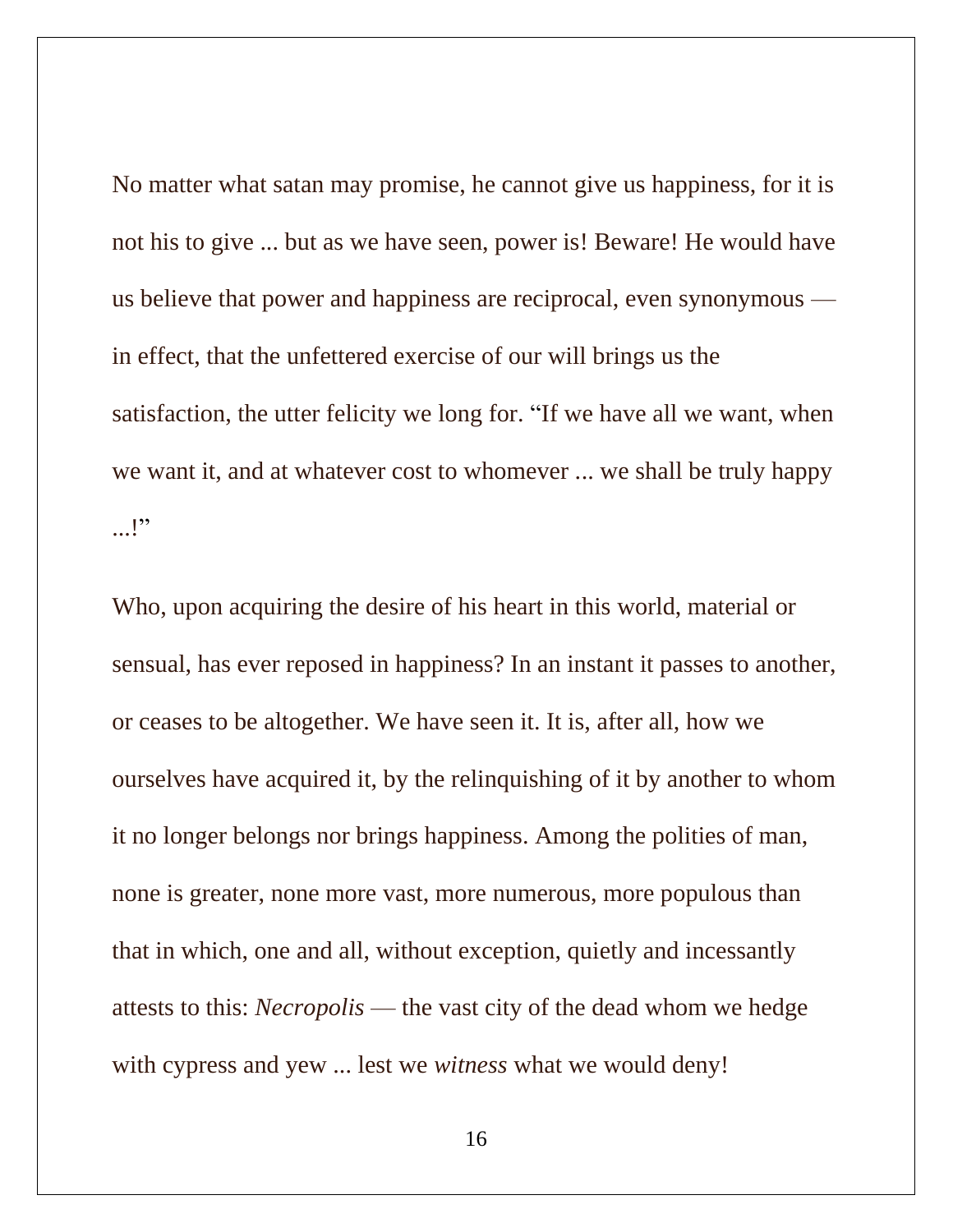We all have within us that weakness, that inheritance of sin from our first parents, that allurement and terrible susceptibility to sin and temptation, to ascend that seductive and sad summit of power ... and to precipitously fall.

### **[Next, Part](http://www.boston-catholic-journal.com/pathology-of-power-part-2-selling-our-mother-into-shame.htm) II:**

[Power and Prostitution: Selling our Mother into Shame](http://www.boston-catholic-journal.com/pathology-of-power-part-2-selling-our-mother-into-shame.htm)

Geoffrey K. Mondello Editor Boston Catholic Journal

\_\_\_\_\_\_\_\_\_\_\_\_\_\_\_\_\_\_\_\_\_\_\_\_\_\_\_

<sup>1</sup> II Philippians 2.6-7 <sup>2</sup> St. John 8.45 <sup>3</sup> St. James 1.17